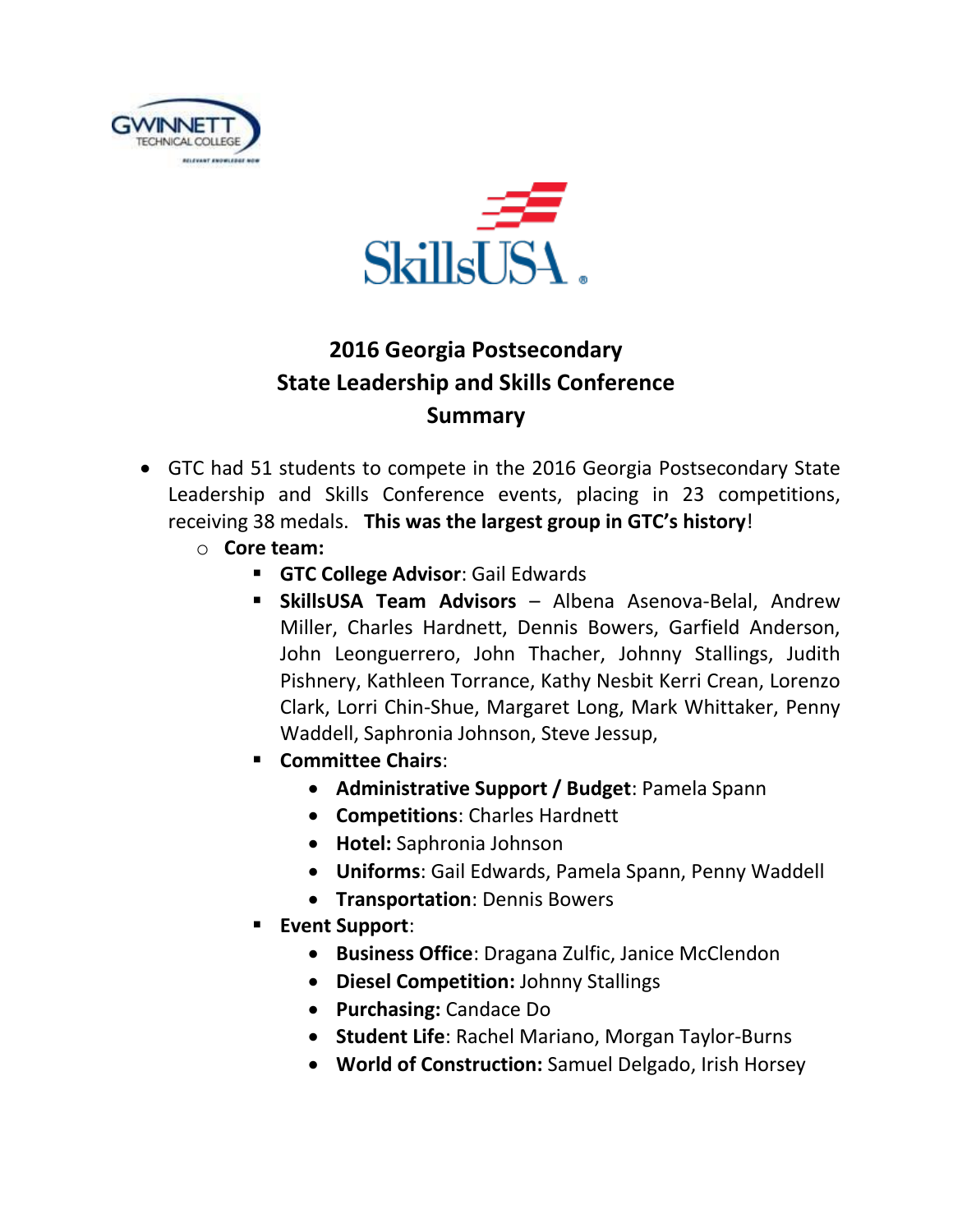## **2016 Awards / Medalist**

**Dwight Lewis:** GTC's first SkillsUSA Postsecondary State Officer

**2 nd Year in a row to hold the State Prepared Speech Title!**

**NOTE: All Gold Medal winners are eligible to compete in the SkillsUSA National Competition June 20-24, 2016 in Louisville, Kentucky!**

| <b>Gold Medals</b>                        | <b>Student</b>        | <b>Advisor</b>          |
|-------------------------------------------|-----------------------|-------------------------|
| <b>Computer Programming</b>               | Alyssa Harvey         | <b>Charles Hardnett</b> |
| Diesel Equipment                          | Shawn Wood            | <b>Johnny Stallings</b> |
| <b>Cabinet Making</b>                     | Shamaah Matos         | <b>Dennis Bowers</b>    |
| Health Occupations Professional Portfolio | Lauren Pelletier      | Margaret Long           |
| Internetworking                           | Azm Uddin             | Lorenzo Clark           |
| Job Interview                             | <b>Eric Skinner</b>   | Penny Waddell           |
| Photography                               | Omega Ruth            | Judith Pishnery         |
| Prepared Speech                           | Gisella Brust         | Penny Waddell           |
| <b>Restaurant Service</b>                 | <b>Rhonda Ducuing</b> | Kerri Crean             |
| Web Design Team                           | Nahida Sutara,        | John Thacher            |
|                                           | Segunda Macawile      |                         |

| <b>Silver Medals</b>                    | <b>Student</b>                            | <b>Advisor</b>          |
|-----------------------------------------|-------------------------------------------|-------------------------|
| <b>Computer Programming</b>             | Greg Dagnan                               | <b>Charles Hardnett</b> |
| <b>Culinary Arts</b>                    | Anastasia Noah                            | Kerri Crean             |
| Carpentry                               | Aimee Johnson                             | <b>Dennis Bowers</b>    |
| Extemporaneous Speech                   | Victoria Coker                            | Penny Waddell           |
| Internetworking                         | Stephane N Zi                             | Lorenzo Clark           |
| <b>Technical Computer</b>               | Jhazzaire Peoples                         | Albena Asenova-Belal    |
| Applications                            |                                           |                         |
| <b>Welding Art Sculpture</b>            | Lauren (Ashley) Stewart                   | Steve Jessup            |
| <b>Opening &amp; Closing Ceremonies</b> | Rebecca Bentley, Kyle Davis, Rachelle     | Penny Waddell           |
|                                         | Regenstein, Bryan Granzella, Dwight       |                         |
|                                         | Lewis, Christiana Stevenson, Janiece      |                         |
|                                         | Sutherland, Anna (Nancy) Finch            |                         |
| Quiz Bowl Team                          | Alison Fanning, Christy Proctor, Caroline | Saphronia Johnson       |
|                                         | Davis, Ed Cotter, KoKou Koudri            |                         |

| <b>Bronze Medals</b>       | <b>Student</b>                                               | <b>Advisor</b>       |
|----------------------------|--------------------------------------------------------------|----------------------|
| <b>Cabinet Making</b>      | Shawn Lowry                                                  | <b>Dennis Bowers</b> |
| Carpentry                  | <b>Andrew Murray</b>                                         | <b>Dennis Bowers</b> |
| First Aid-CPR              | James Lane                                                   | Margaret Long        |
| Health Knowledge Bowl Team | Khadija Vanscoy, Dawn Curry,<br>Erika Shadoff, Jessica Maris | Margaret Long        |
|                            |                                                              |                      |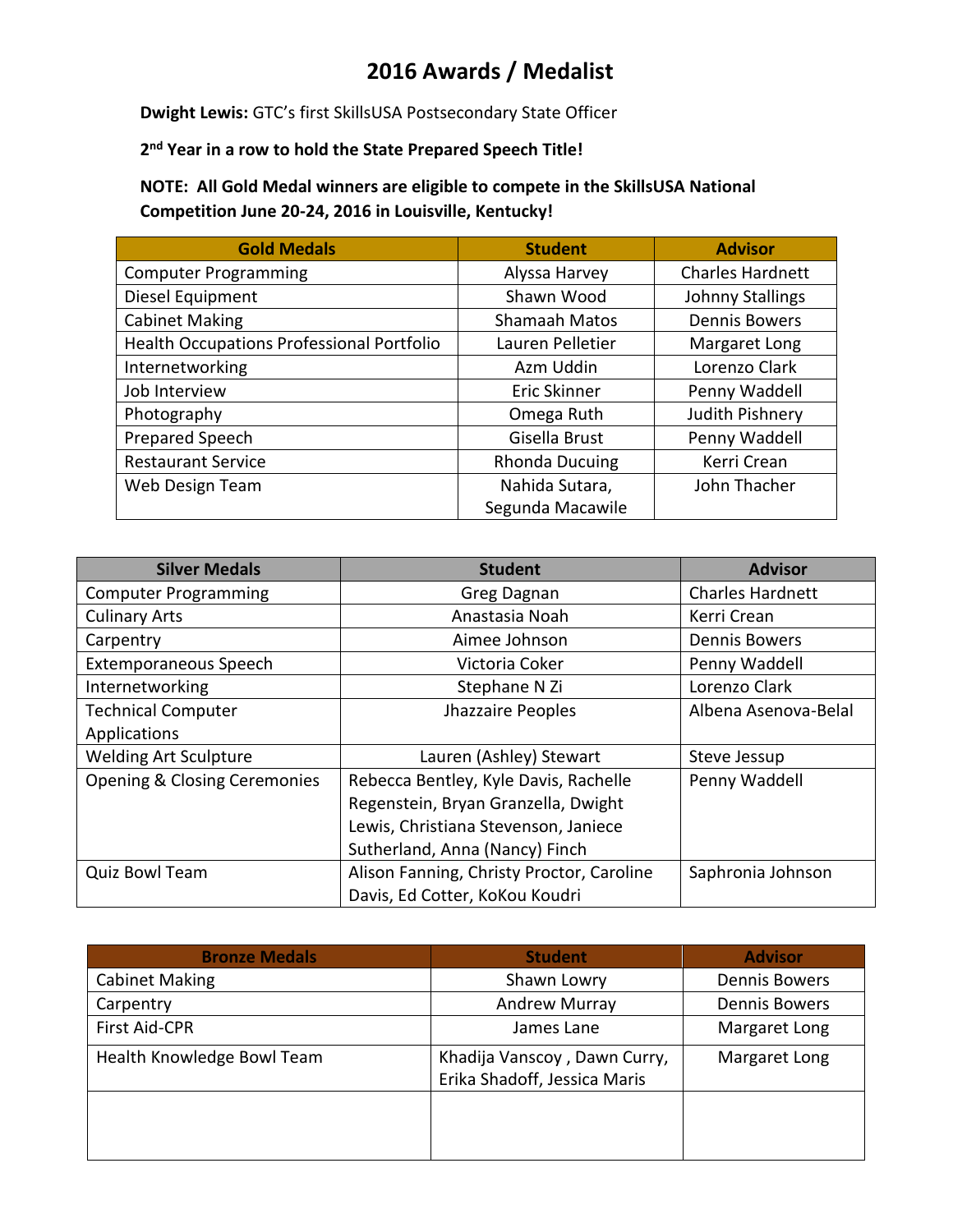|                         | 2015 | 2016 |
|-------------------------|------|------|
| <b>Number Students</b>  | 21   | 51   |
| Number of Competitions  | 18   | 23   |
| <b>Number of Medals</b> |      | 38   |
|                         |      |      |

Opening and Closing Ceremonies Team – SILVER AWARD

Left to right: Bryan Granzella, Rebecca Bentley, Anna Finch, Kyle Davis, Janiece Sutherland, Rachelle W. Regenstein, Dwight Lewis, Christiana Stevenson

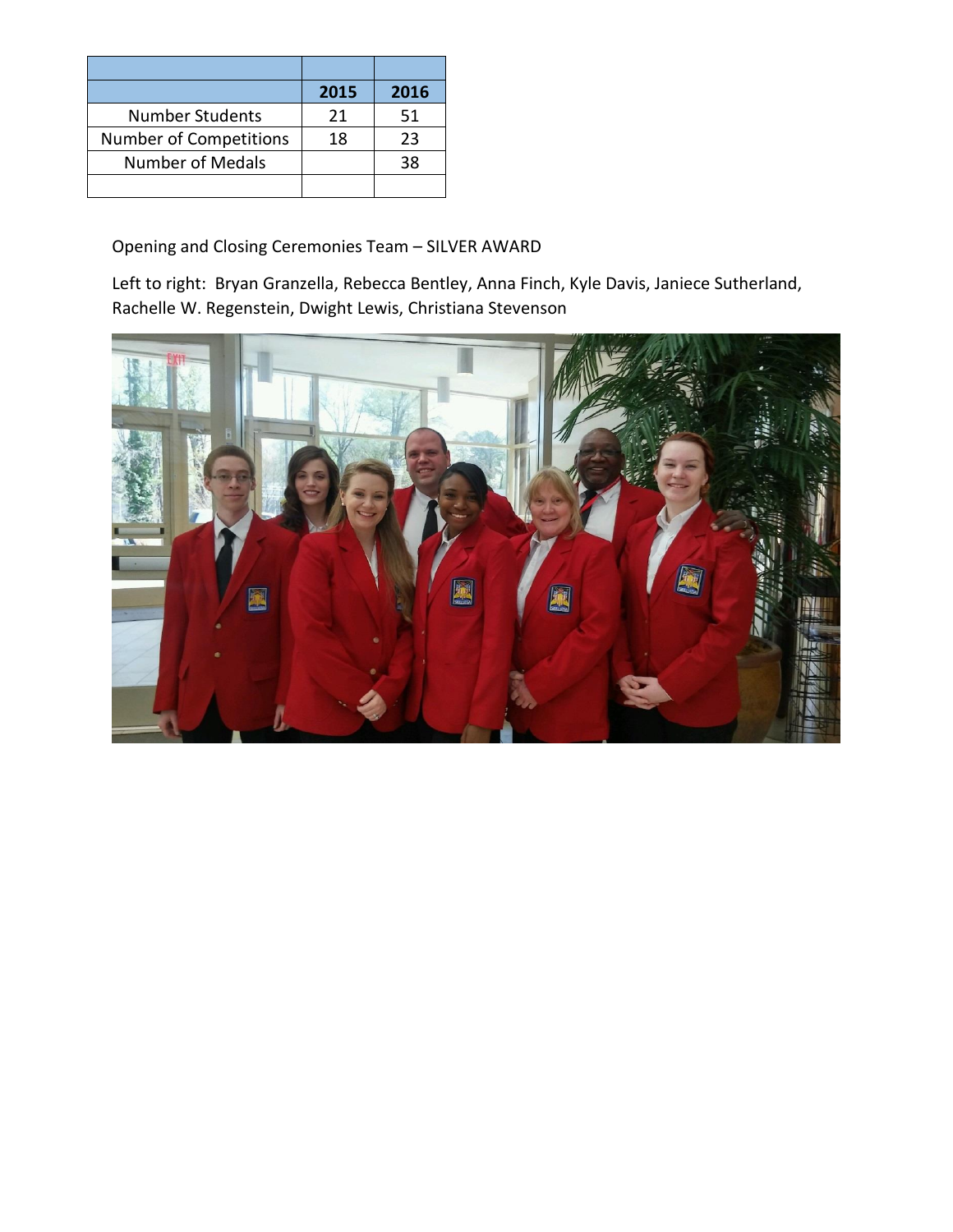Gissella Brust (center) GOLD Medal Winner for Prepared Speech



Dwight Lewis (center) – GTC's FIRST SkillsUSA State Officer

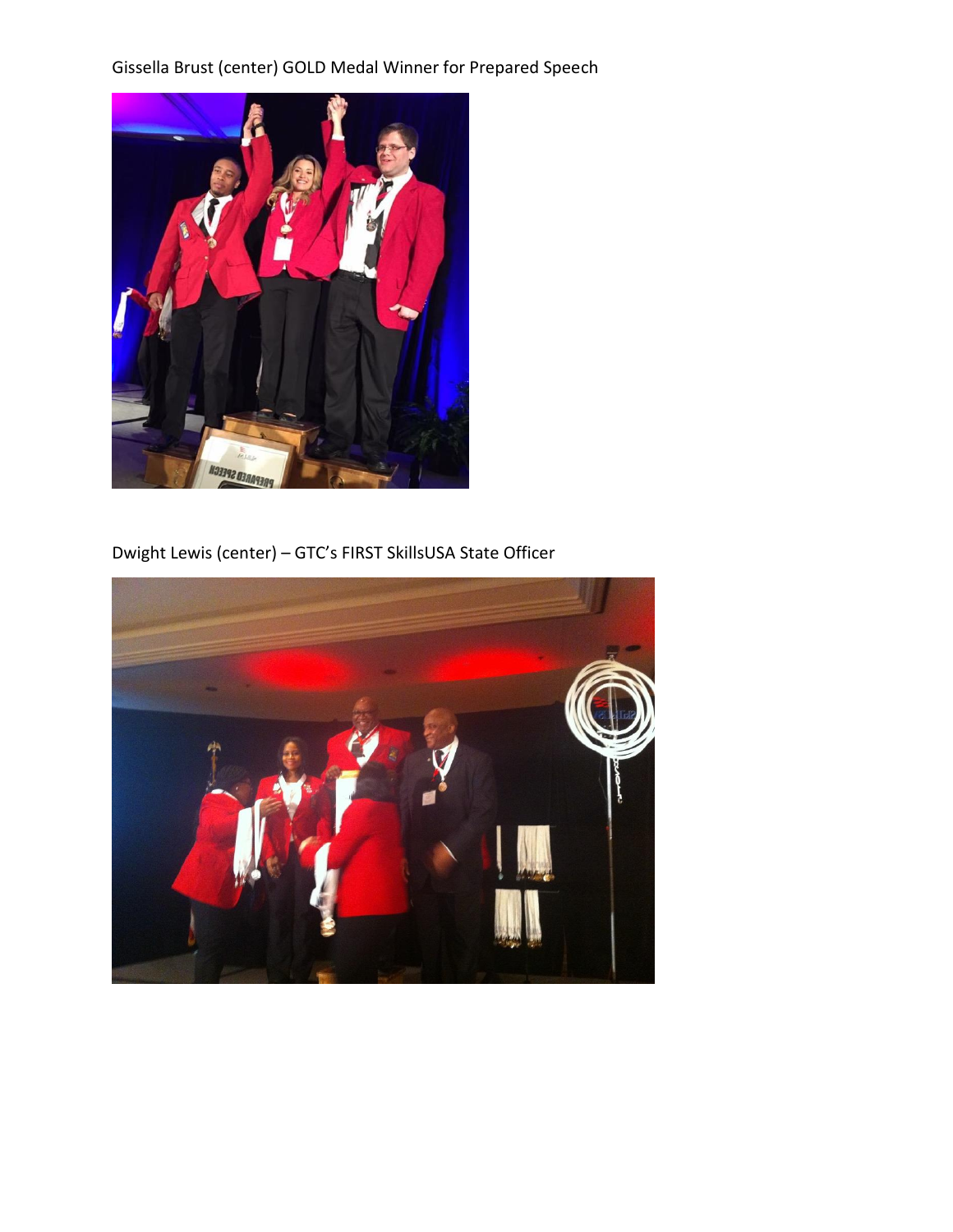SkillsUSA Blazer, Name Tag, and GOLD Medal



Victoria Coker (left) SILVER Medal Winner for Extemporaneous Speech